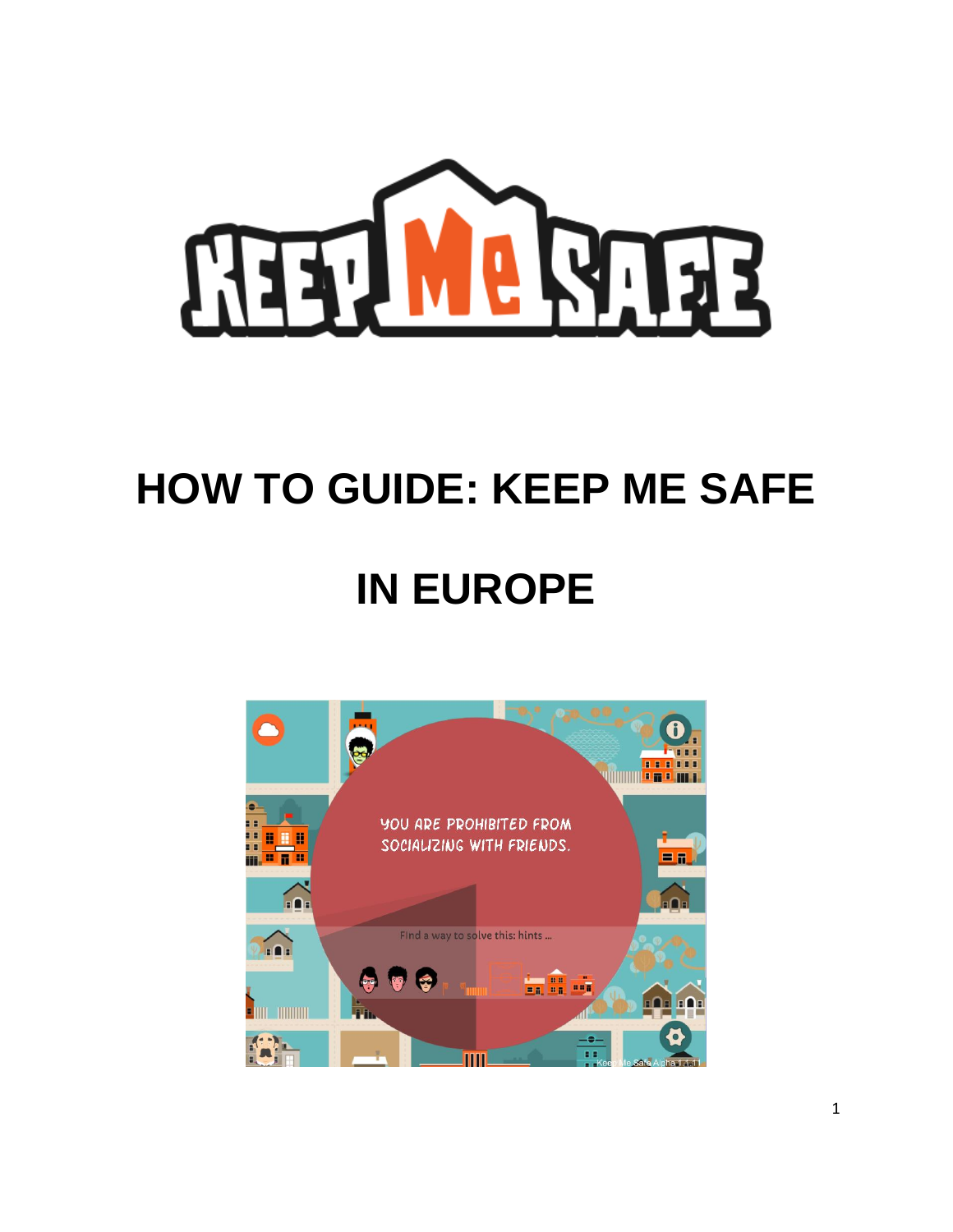# **Introduction**

This e-learning tool is focused on recognition, telling and help with neglect and abuse experienced by young people crisscrossing Europe. It came out of a pilot game hosted by Walsall Council (UK) and developed in collaboration with EUC and SEERC, in combination with an English-based study on young people's experiences of the child protection system funded by the Office of Children Commissioner in England.

The idea for the e-learning tool came out of research findings and practice learning which had involved young people as co-investigators and inventors. As a result, the coproduction of this innovative e-learning tool responds to an identified need and will help keep young people safe by providing a fun, culturally-specific and multi-lingual platform to understand and locate sources of help.

The European migrant crisis of 2015 puts into sharp focus the need for youth-friendly information in how to locate and access help in a new country. European and non-European children and young people need reliable sources of information at their fingertips when they are far from 'home'.

The free movement of worker (and workers families) is a fundamental principle of the European Union and will continue into the foreseeable future for EU nationals.

### **What is this game about?**

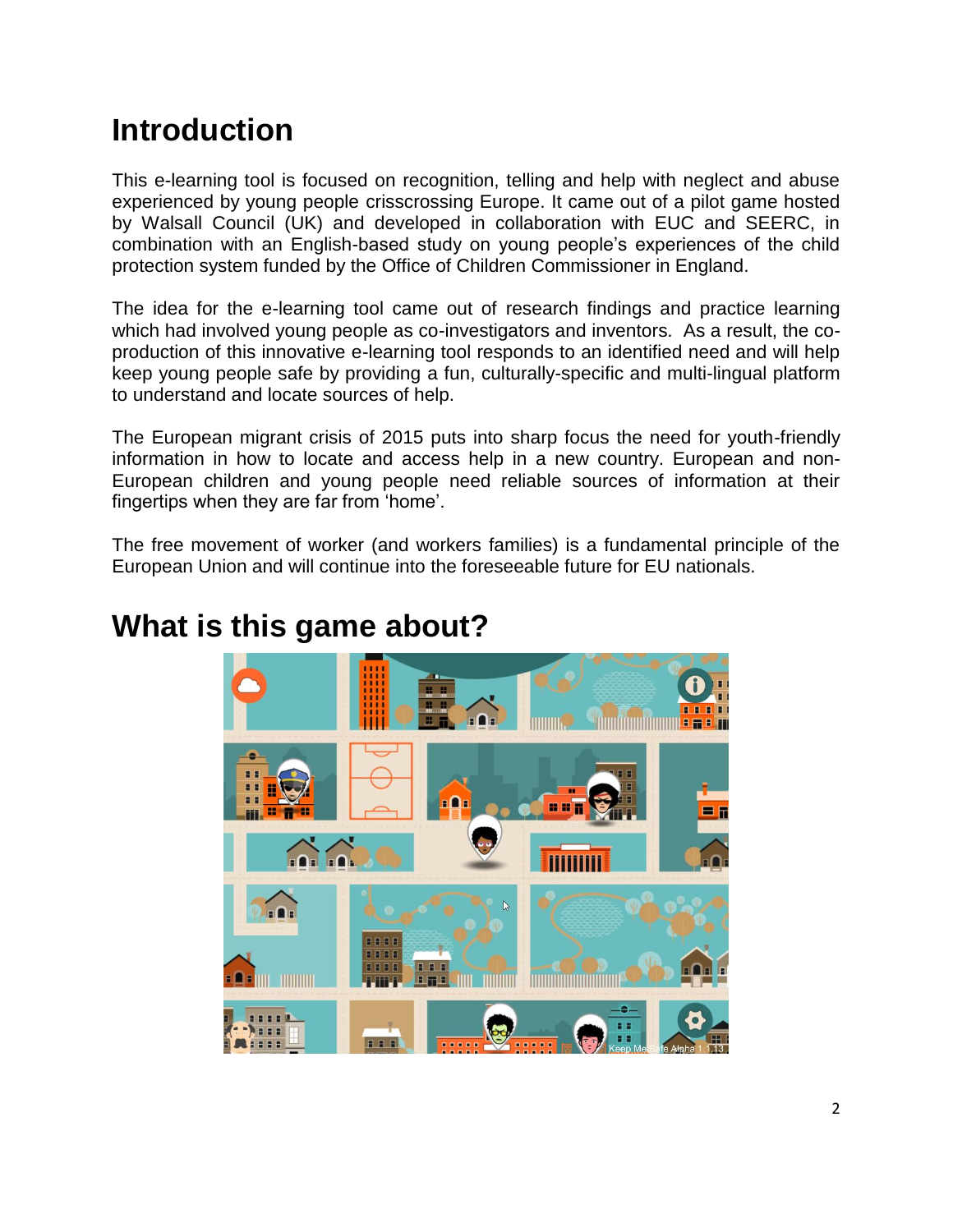In this game player is "dropped" inside her / his current situation, in a town where she can move about, go to places and meet people. The game continually generates new life situations (generally, problematic) which the player has to respond to, by going places and meeting people.



The game basically generates problems that must be solved in as little time as possible. It can be seen as remotely inspired by the classic videogame, Pac Man.

# **A game design experiment**

This game is a **running experiment in applied game design**: it's a process that has several outcomes, and that does not end at the game release of the 1st of June:

- Main outcome is an (experimental) game, that try to get attention even from casual and young players on the themes of neglect and abuse
- Second outcome is the game design and development process, in its novelty and cross field features is interesting in and by itself
- A third outcome is the gameplay statistical data collection (that will go on from the 1st of June for at least 6 months)

In the field of applied games this game tries to be noticeable for the quality of the game play experience ("game feel") and in-game assets.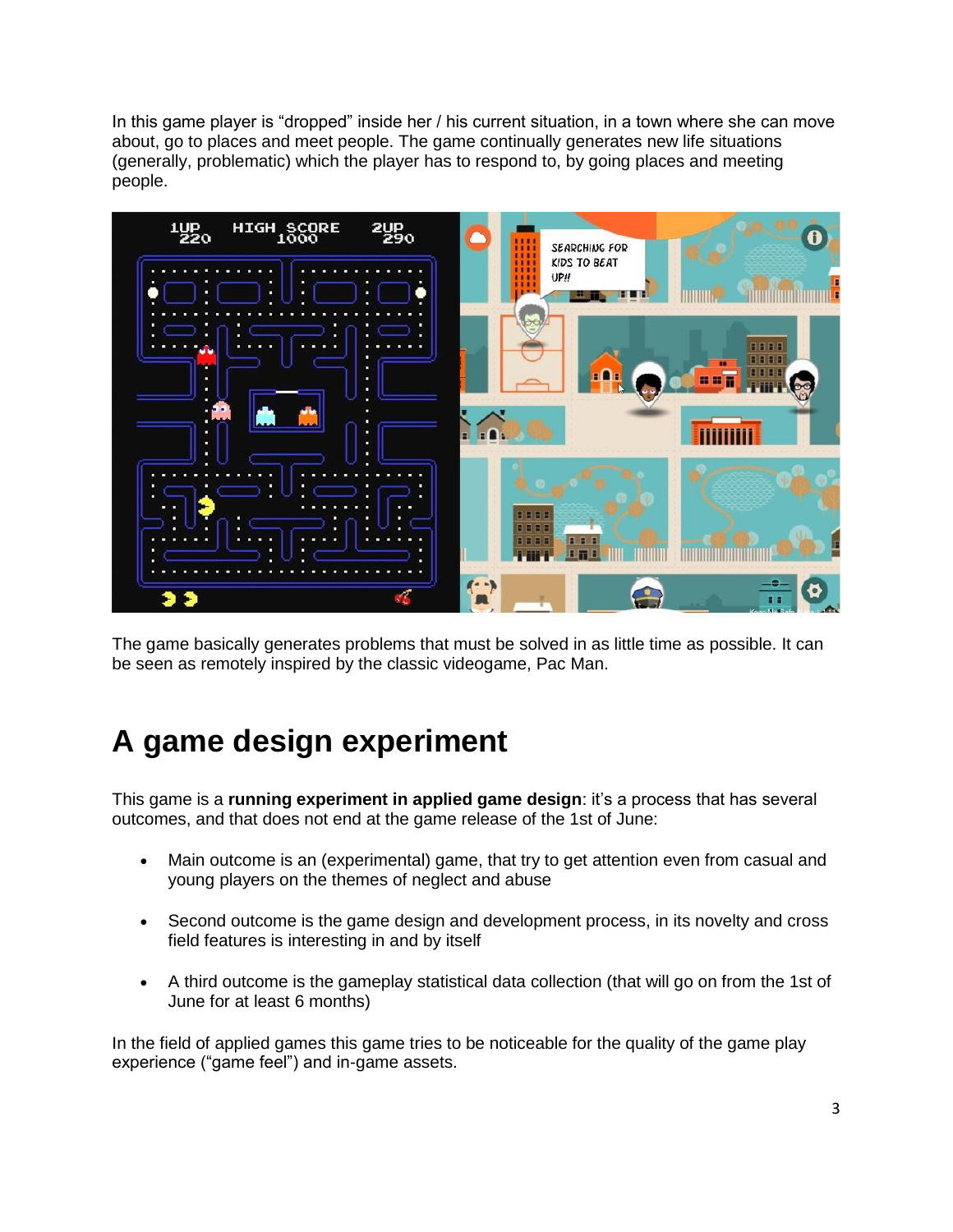### How the game design has evolved

By testing the game in a running prototype, several corrections of the initial story model have been done.

The initial game design was more oriented towards simply telling stories, but in the first prototypes that resulted in boring games. We then added exploration, character meeting / avoiding (a bit like Pac Man), and the resulting game environment is way more "gameful" and stimulating. The second hurdle has been in getting in game structured stories, and this is getting dealt with in steps.

# **The game world**

The game stories take place in a town settings with certain locations and characters. These should be thought of as actors and stage elements that support different story compositions.

### Town inhabitants



The inhabitants (technically, non player characters, NPCs) follow programmable sequences. By meeting them at a certain time steps of the problem / stories are completed.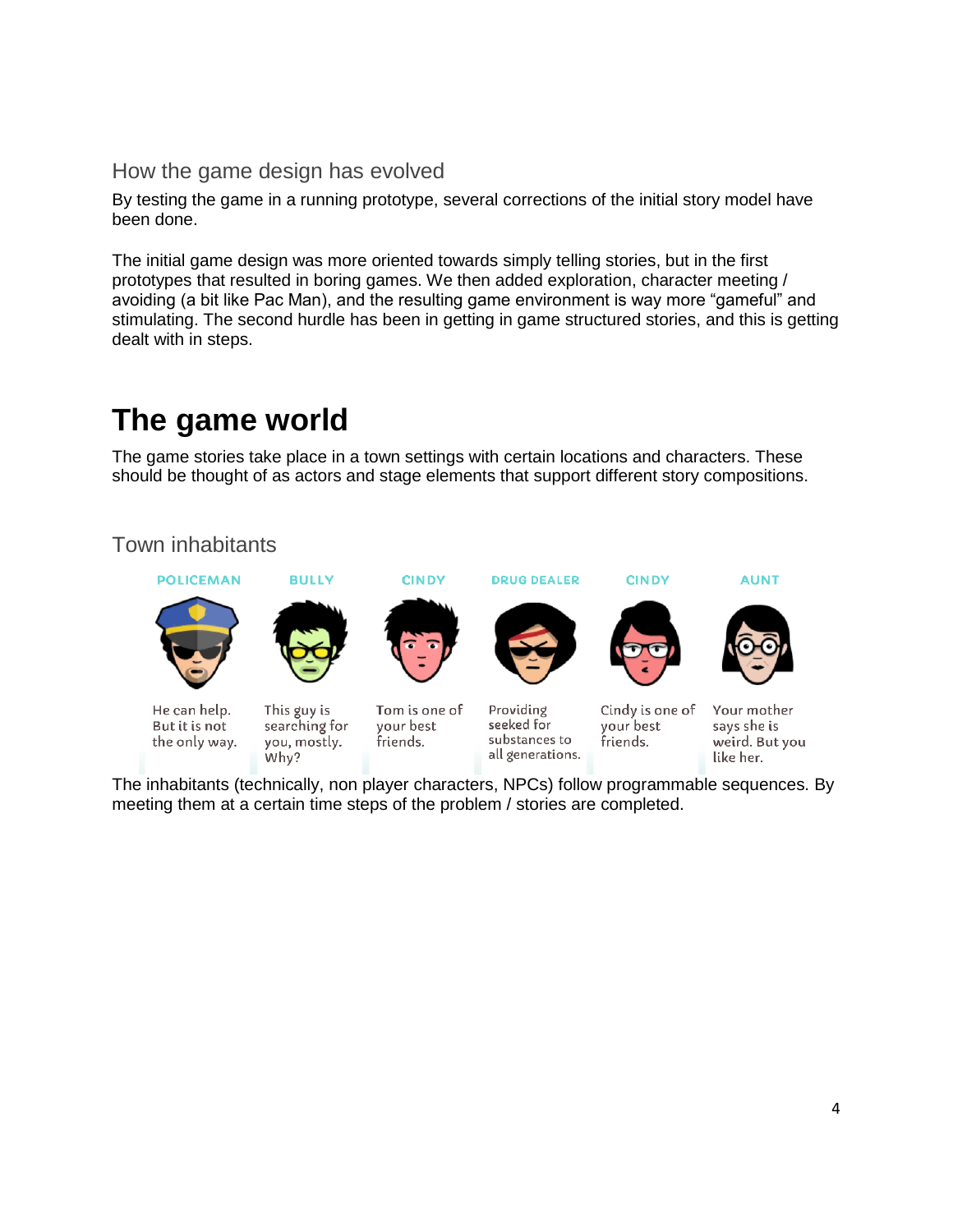### Town locations



In town there is a list of places that are connected to the various stories / problems. By entering the different locations at different times steps of the problem / stories are completed.

### State of mind dimensions



Each of the stories, problem, choices, social interactions and town explorations influence positively or negatively your state of mind. If your state gets "too low", the game ends and the story of your choices is presented.

Personal space [coming soon]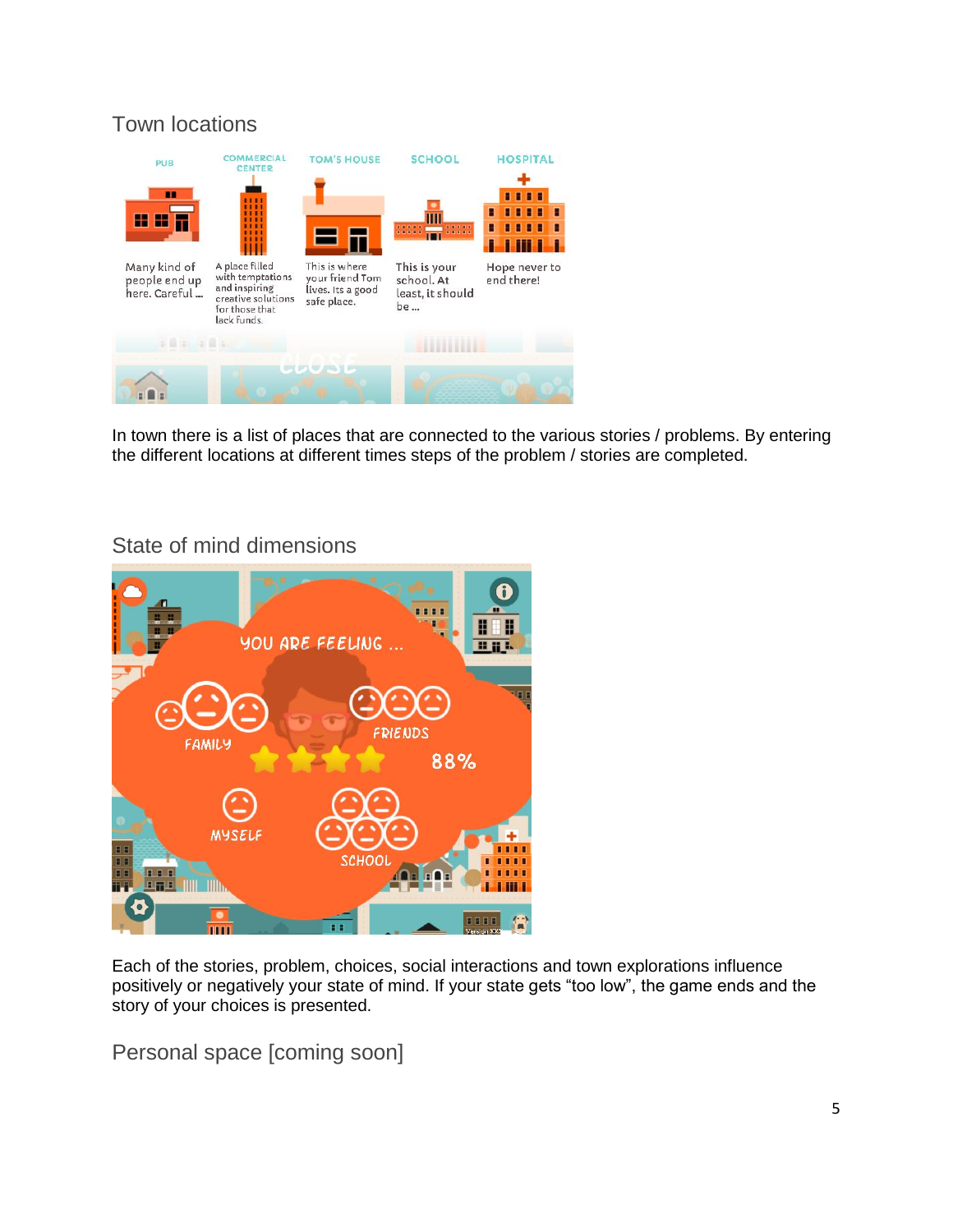### **Why an e-learning tool for young people?**

#### **POLICY FRAMEWORKS, SOCIAL REALITIES AND A MOVE TOWARDS EMPOWERING YOUNG PEOPLE TO MAKE DECISIONS THAT AFFECT THEIR LIVES**

This game infused e-learning tool was designed by young people for young people to promote early routes for help with neglect and abuse and to promote best practice among European professionals in understanding recognition, telling and help from a youth perspective. The primary aim of this tool is to support at risk and vulnerable young people on the move across Europe through an interactive, engaging and fun way which allows for an informal and non-threatening exploration of available options for prevention or intervention, help and support. Though this tool is one option and a professional will have to assess the circumstances of each case (including young people's abilities and preferences) before recommending its use, we envision that it will become an essential tool in practitioners' arsenal helping promote better health and wellbeing for young people as well as access to services and inter-cultural learning to keep young people safe.

Europe is about free movement of people and today more and more young people are on the move for education, volunteering and employment. This mobility necessitates that societies prepare adequately to handle the increased needs of young people for safeguarding. For instance, there is a clearly identified need to enhance children's and young people's inter-cultural knowledge of early routes to help for neglect and abuse in their host countries. Young people who are on the move will not, or cannot, readily access early help in their host countries due to not recognizing the problem or not knowing the formal and informal sources of help. Likewise, professionals might miss young people at risk because of language barriers or might misread behavior as cultural differences or symptoms of adjustment to a new country.

There is currently no uniformed child protection system in place within the EU to keep children and young people safe from harm. Although a key priority of the EU is focused on mobility (e.g., encouraging Erasmus students and adults of working age to move across Europe often with dependents) the lack of a uniform European-wide protection system creates a stumbling block to young people seeking access to services with neglect and abuse. This lack acquires significance in light of the existing evidence in favor of early help. On the one hand, there is longstanding and widespread international agreement that readily available early help for children and families can stop problems escalating and prevent maltreatment before it occurs (MacMillan 2010, Laming 2003, 2009). On the other hand, there is significant evidence that harm from maltreatment is common but often hidden and that most children and young people in need cannot easily access services (Harker et al 2013, Brandon et al 2012). For instance, an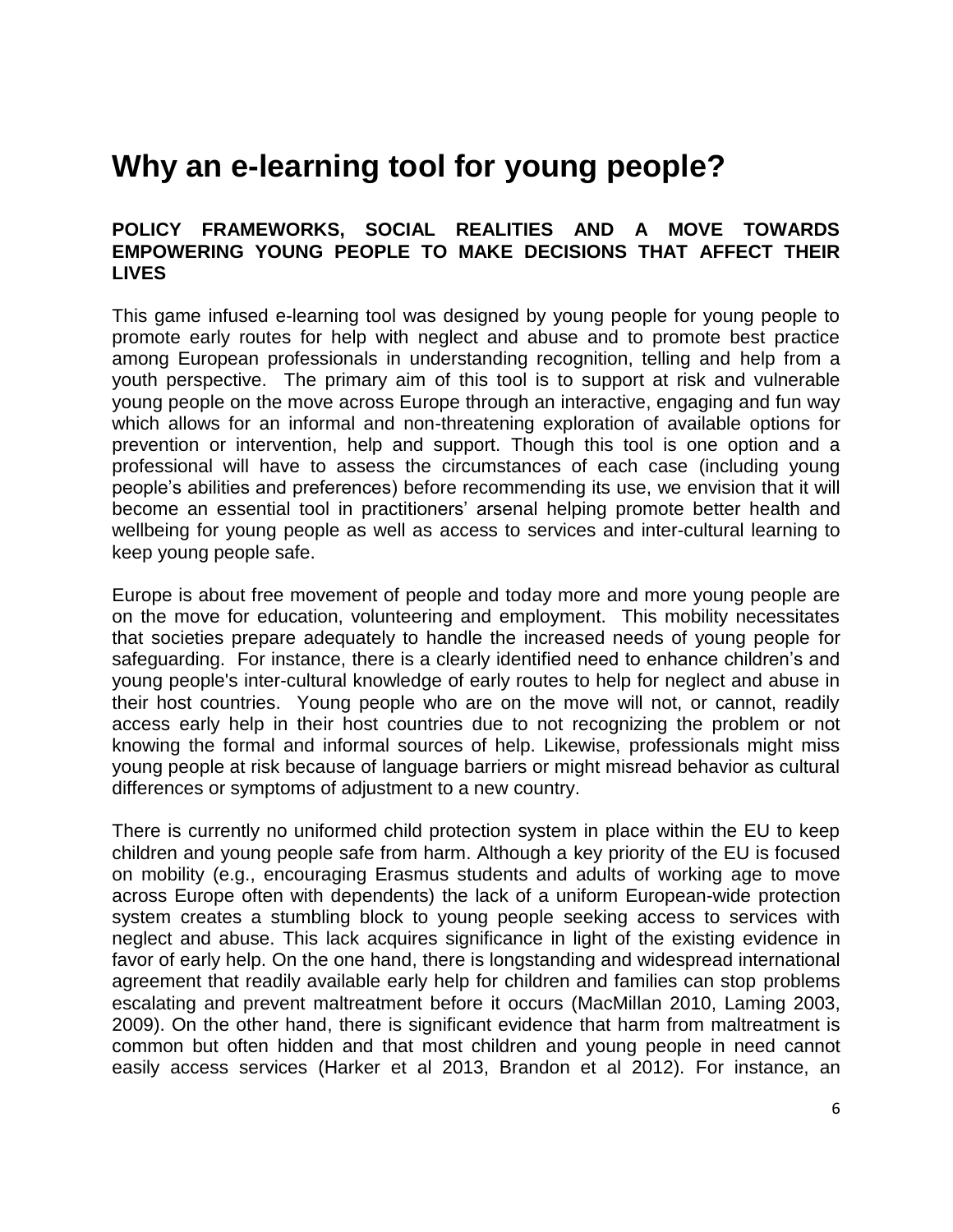international review of population-based surveys found an incidence of abuse and neglect in 4-16 per cent of children in high income countries (Gilbert et al, 2009). These arguments point to the importance of early help because it can reach out both to children and young people whose maltreatment has not been brought to the attention of services and to those whose situations do not meet the threshold for statutory intervention (Davies & Ward 2012:57). This e-learning tool allows children and young people from across the EU to learn more about the different child protections systems in place across Europe and to take a more active role in seeking help and support.

The youth-centered game builds on the findings from the Office of Children Commissioner in England study (Cossar, et al 2014) where members of the application team co-developed a framework to understand a young person's emotional journey in recognition, telling and help seeking. This framework forms the rationale behind this elearning tool and helps to structure the game in ways that are useful to professional groups who seek to help and support young people. In that sense, the e-learning tool can be used as part of child/youth protection training but it can also be used in professionals' daily practice with vulnerable young people. Professionals and participating organizations will be better equipped with the game to support young, marginalized people and young migrants to and across Europe, educating them in fun ways on otherwise serious safeguarding issues.

In practical terms, the e-learning tool allows professionals to spot behavior of newly arrived young people who are at risk of neglect and abuse as well as to better understand the vulnerabilities of children and young people caught between two or more child/youth protection systems. In that sense, this tool is a response to the inconsistency and gaps in child and youth-led resources currently available to support the safeguarding of children and young people throughout the EU and online. It aims, in particular to help break down barriers to accessing services for vulnerable and at risk children and young people on the move. In doing so, it also seeks to raise the profile of vulnerable young people as European citizens capable of knowing, understanding and responding to their own risks. This youth-centered approach is supported by the EU Youth Strategy 2010-18 (e.g., the Health and Wellbeing priority to promote mental and physical health including sexual health as well as the prevention and treatment of injury and the Social Inclusion priority to promote access to services).

*Keep Me Safe* is an innovative e-learning tool based on the adaption of a youth-centric entertainment technology. Given the widespread popularity of digital technologies today, their widespread access among young people in Europe, and young people's familiarity with their use, this e-learning tool forms an ideal means for exploring an otherwise serious issue in an engaging and fun way. The use of the game not only bridges any potential gaps between the worlds of professionals and young people but it also turns young people from passive recipients of advice and services to active social agents of change in their own lives. Exploring their options through the use of the game also empowers young people to reflect, take initiative and act in ways that are informed and meaningful. It is this participatory characteristic of the elearning tool which enables more ethical interventions by highlighting the voices, experiences, needs, and preferences of those who are directly affected. The fact that this tool was designed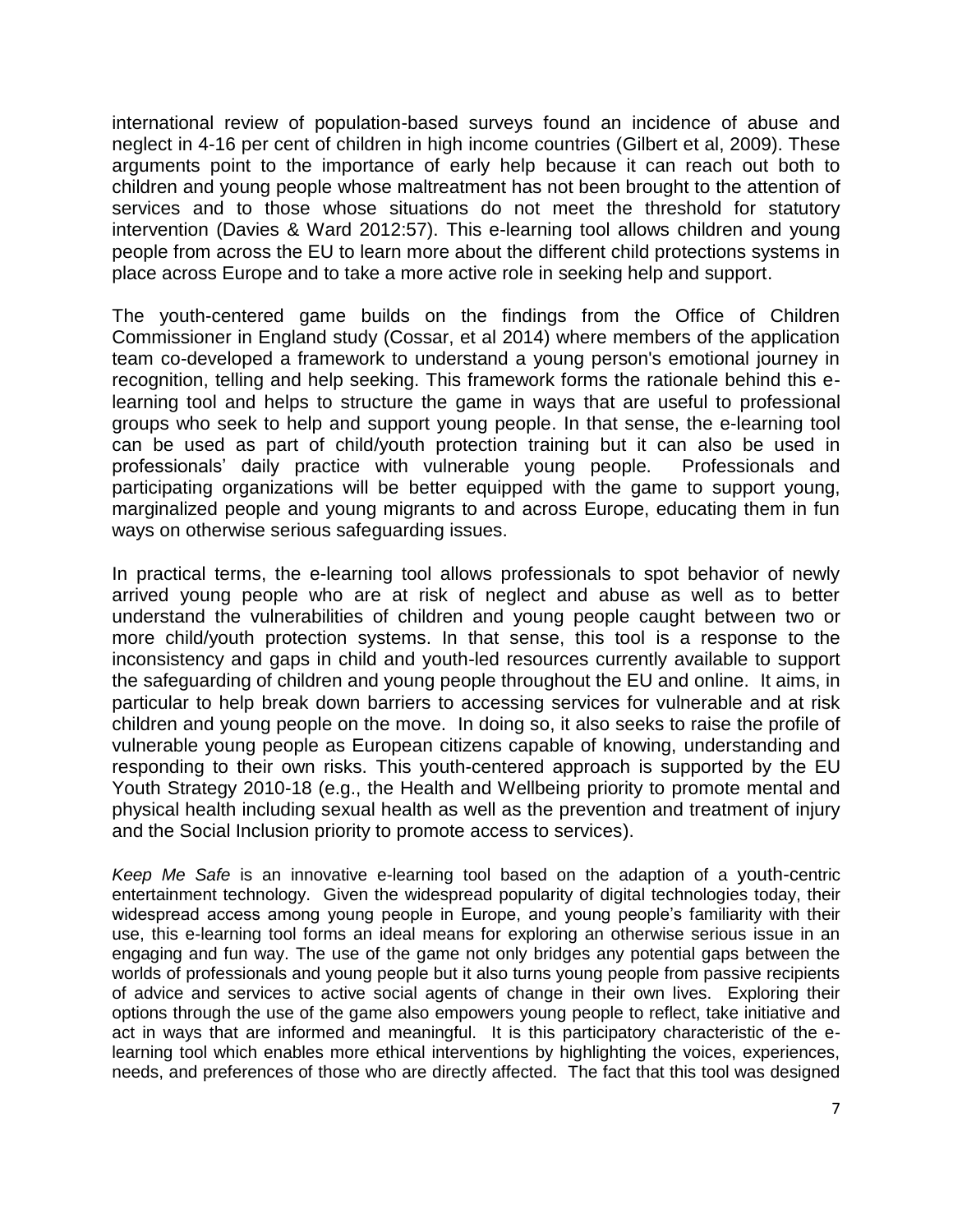by young people for young people provides an added layer of sensitivity which capitalizes on young people's own situated experience and knowledge of neglect and abuse.

### **What safeguarding issues the game covers**

The primary focus of the game is to engage children and young people through a gaming device which allows them to engage with a practitioner going through themes and issues which have impacting or are affecting there well being. The game is suitable for children and young people from the age of 9 years upwards and with the support of the guide and activity tools for engagement, can be used for children and young people that fall below the age threshold. The game covers a number of topics and allows the participate to pick a topic and play through the theme, giving the participant the opportunity to look at options in terms of actions to take to reduce risk factors.

The concept of the game is about provoking thought and helping the individual pose questions to the practitioner and for the practitioner to start to build up a picture of the player through actions and dialogue shared.

The themes identified in the game are a reflection of the research that has been undertaken by young people during the course of this research. Researchers have also taken into account some very generic topics which are reflective of themes across the world, for example the migration of children and young people from across the EU and some of the issues they may face during this transition period.

Young people during the course of the research identified that in order to ensure effective engagement, some basic foundations were needed to be set, what they referred to as Rules of Engagement. Such information was identified in Working Together to Safeguard Children 2015, which researchers felt were panicle to achieve the best outcomes. Whilst processes and practices vary across the countries, some of the basic engagement tools are transferable across the board and should be taken into account when engaging with vulnerable groups.

Consideration should be given to the below before you commence engagement:

- Vigilance: To notice when things are troubling them
- Understanding and action: to understand what is happening; to be heard and understood; and to have that understanding acted upon
- Stability: To be able to develop an on-going stable relationship of trust with those helping them
- Respect: To be treated with the expectation that they are competent rather than not
- Information and engagement: to be informed about and involved in procedures, decisions, concerns and plans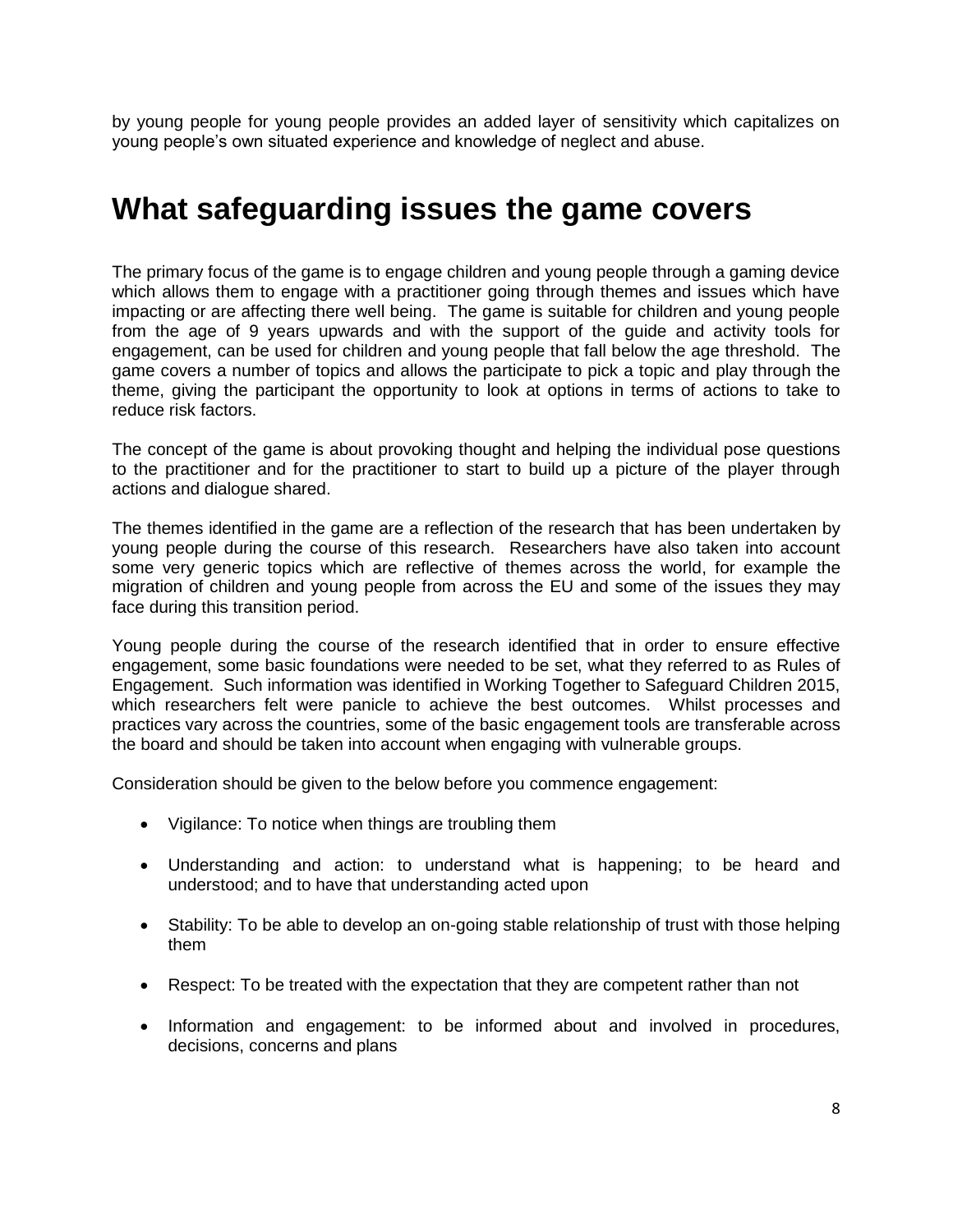- Explanation: To be informed of the outcome of assessments and decisions and reasons when their views have not met with a positive response
- Support: To be provided with support in their own right as well as a member of their family
- Advocacy: To be provided with advocacy to assist them in putting forward their views

The game looks at the below theme through storytelling through the eyes of the child/young person, allowing for discussions and reflection as they make the journey through the game. The stories are a reflection of recent cases that have been in the media and information that has been draw through the research.

Before commencing in the game it is important for the player to have some information on the different forms of abuse, which are identified below:

- Emotional Abuse It may involve conveying to a child that they are worthless or unloved, inadequate, or valued only insofar as they meet the needs of another person. It may include not giving the child opportunities to express their views, deliberately silencing them or 'making fun' of what they say or how they communicate. It may involve seeing or hearing the ill-treatment of another. It may involve serious bullying (including cyber bullying), causing children frequently to feel frightened or in danger, or the exploitation or corruption of children. (Definition provided by Working Together)
- Physical Abuse A form of abuse which may involve hitting, shaking, throwing, poisoning, burning or scalding, drowning, suffocating or otherwise causing physical harm to a child. Physical harm may also be caused when a parent or carer fabricates the symptoms of, or deliberately induces, illness in a child. (Definition provided by Working Together)
- Sexual Abuse The activities may involve physical contact, including assault by penetration (for example, rape or oral sex) or non-penetrative acts such as masturbation, kissing, rubbing and touching outside of clothing. They may also include non-contact activities, such as involving children in looking at, or in the production of, sexual images, watching sexual activities, encouraging children to behave in sexually inappropriate ways, or grooming a child in preparation for abuse (including via the internet). Sexual abuse is not solely perpetrated by adult males. Women can also commit acts of sexual abuse, as can other children. (Definition provided by Working Together)

Whilst the category of themes is reduced to three, there are other elements of safeguarding that come into action during the course of the game and depending on the circumstance of the player, other issues identified during the course of the game may be relevant and give the opportunity for further explanation/discussion for example; Child Sexual Exploitation, Forced Marriage and Domestic Abuse.

The child/young person playing the game, can play the game in isolation in as means of reflecting and helping them to take the next steps to share, this may be more suitable for young person that have the competencies and mind set to form responses on information presented.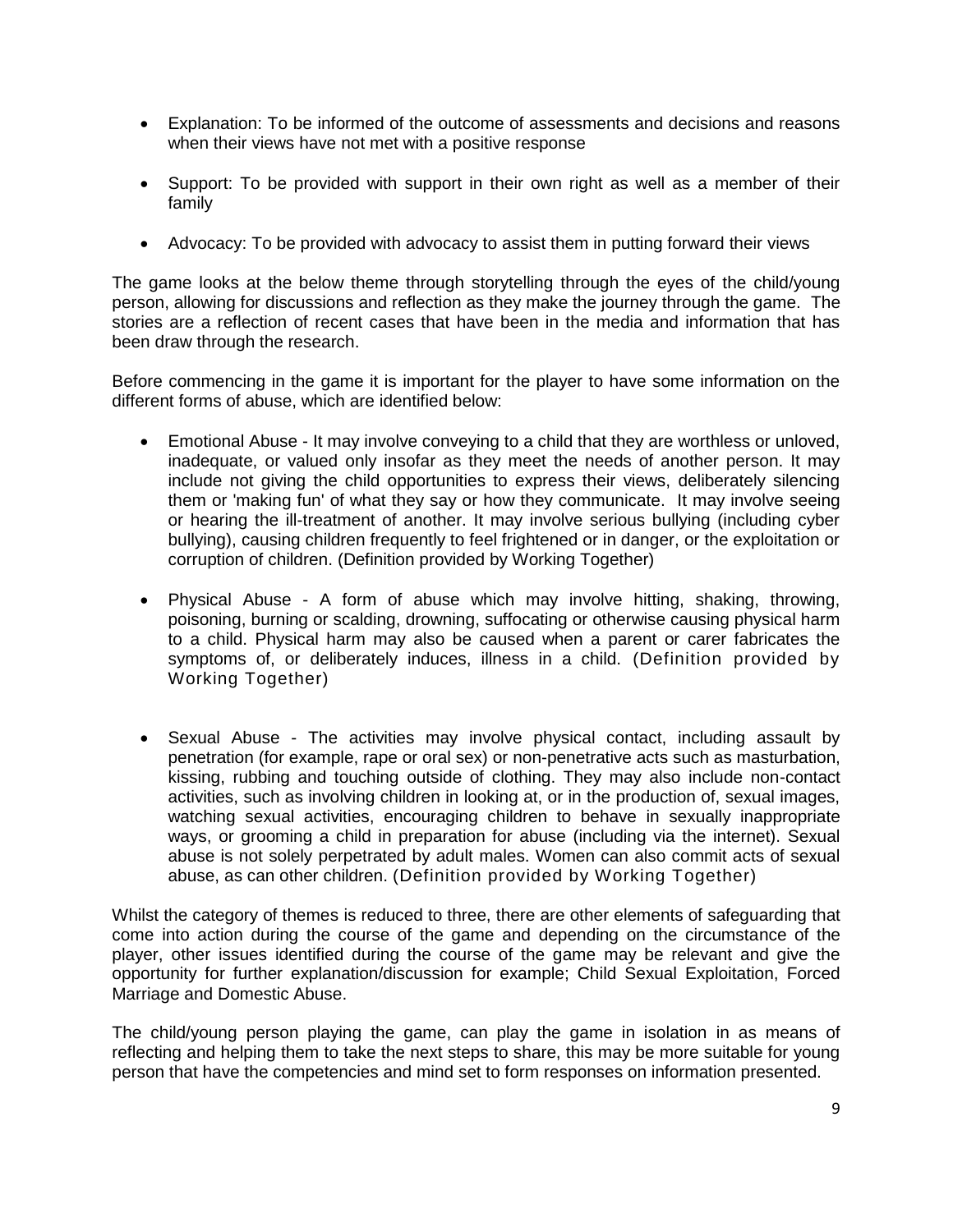The game allows the player to pick a topic and follow through issues and questions that are raised during the course of the game; it gives the player the opportunity to source information and also asks questions from practitioners who may be present during the course of the game, or during the one to one engagement which may follow. The game gives the player the opportunity to gain confidence and explore the issues which may be impacting on their life and consider choices. Whilst the game ultimately does not give solution to issues, it gives possible routes for identification of support and the opportunity to discuss information with professionals.

### **How to provide support following usage of the game**

The main aim of this e-tool game is to help young people recognize and talk about abuse and neglect and learn how to ask for help. The game itself will provide opportunities to the gamers to comment on the characters, the plots or the different options that are presented to them (for example, there may be a separate option asking them when they have to make a choice if there is something else that they would choose that is not offered as a built-in option by the game).

#### **Support should be offered to young people:**

- When they start to play the game they will be informed that they may view something that disturbs and upsets them or makes them feel uncomfortable. At that point, they will have the option to quit the game and they will be informed about some available sources of support. This is to ensure that young people who are exposed to abuse and neglect and recognize it in their own lives are somehow prepared and protected from the shock.
- Playing the game will show them some ways to talk about their own experiences of abuse or neglect or the experiences of people they know (e.g., parents, siblings, friends, classmates). It is important to understand that they should help other voice similar experiences or report if for them in order to become active ambassadors against abuse and neglect.
- Through the game they will learn how to ask for help and the game will include various resources that they can access no matter which part of the country they live in.

#### **Support to families/carers:**

- Parents and carers should be prepared to talk to their children/young people about scenarios of abuse and neglect that they are exposed to through the game. They can resort to the manual and the guidelines for some relevant information and there may also be links to other relevant sources of information.
- Since many families/carers may not be aware of the abuse or neglect that their children/young people have experienced, they may also experience shock and to process the overwhelming news and offer appropriate support to the young ones. This is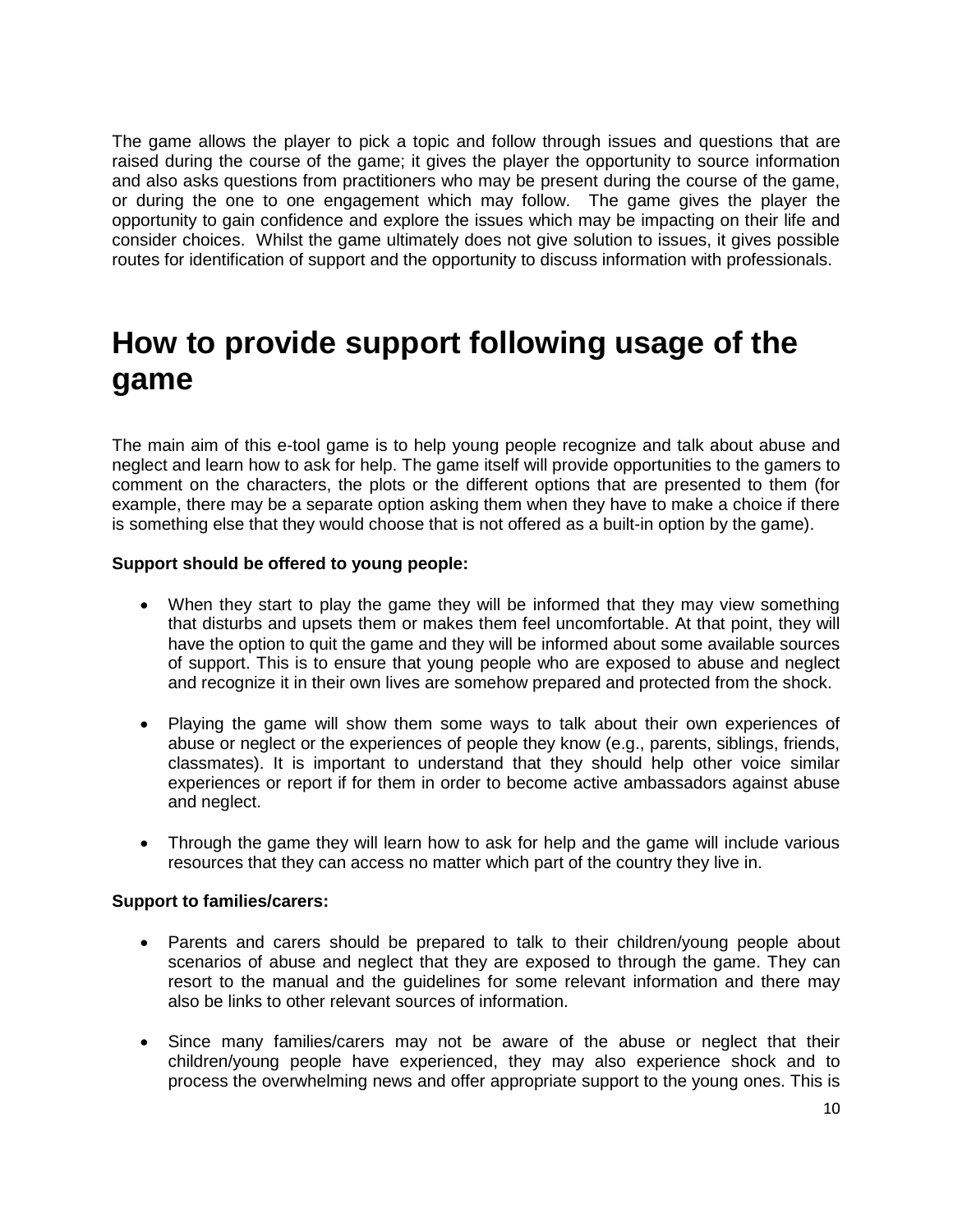even more demanding in cases where a relative or family fried/acquaintance is involved in the abuse or neglect. In these cases they may also need to access information on where they could ask for help.

#### **Social workers, teachers, therapists, mental health professionals:**

They need to play the game first, so that they can understand its rationale and how it can be used to introduce young people to the concepts of abuse and neglect, to empower them to talk about their own or others' experiences of abuse and neglect and where to look for help. Then, according to their own training, the context and the group of young people that they work with they can choose how and when to introduce it. They can ask young people to play it as a group talking about the choices that they would make and where they believe these choices could lead them and use the game as an interactive training platform. In other cases, they may opt for an individualistic approach that will enable them to 'protect' young people and give them the opportunity to reflect on their own experiences. Given that the game is built mainly around 3 types of abuse and there is no direct reference to neglect, they may want to discuss with young people examples of neglect and how they could lead to abuse.

The whole philosophy of the game and the how-to guide is to provide a framework of contact support to all interested parties in the form of training them to recognize and talk about abuse and neglect learning how to avoid it and there to ask for help.

# **Young person guide to the game**

Young Persons Perspective on the How to Guide

The Keep Me Safe Game helps children and young people from the ages of 11 years upwards to raise awareness of everyday topics and issues which may affect them, through Safeguarding. The game helps the player to learn and develop thinking skills in terms of the decisions they make when faced with a particular problems or issues. The game can be played either alone or with the support of a worker.

The game can be played by young people with different abilities and encourages the player to think of the choices they make the possible consequences of decisions made, be in wrong or right. The players has the ability to gather stars as correct decisions are made and lose stars with the wrong decisions, allowing the player to compete with others and encouraging dialogue with other children/young people/adults

The topics of the game are following young people from the UK, Greece and Cyprus talking to children and young people to identify topics which effect there safety and well-being, whilst this is not an endless list, it does encourage the player to look at wider solutions and explore this area of personal safety further.

The game is an information tool and is a good opportunity for children and young people to share with parents/carers topics which they may come across during their teenage years or adult life.